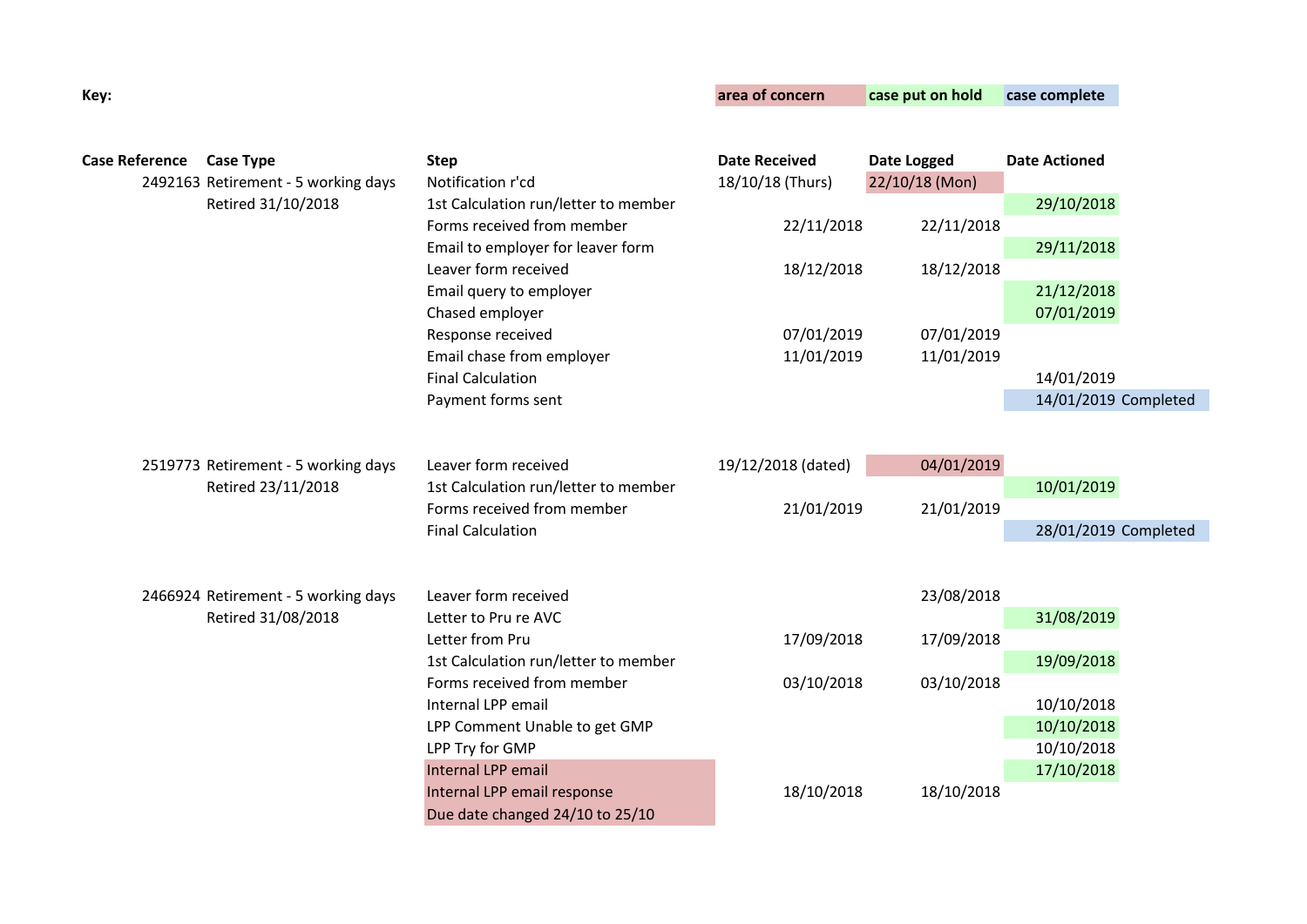| <b>GMP</b> figures                       | 25/10/2018 | 25/10/2018 |                      |
|------------------------------------------|------------|------------|----------------------|
| LPP Comment to see JC                    |            |            | 26/10/2018           |
| Email from payroll                       | 06/11/2018 | 06/11/2018 |                      |
| Internal LPP email to JC                 |            |            | 13/11/2018           |
| Email to member re revised options       |            |            | 15/11/2018           |
| Forms received from member               | 20/11/2018 | 20/11/2018 |                      |
| <b>AVC Payment request</b>               |            |            | 27/11/2018           |
| Letter from Pru                          | 10/12/2018 | 11/12/2018 |                      |
| A/w Bank Statements                      |            |            | 18/12/2018           |
| <b>Bank Statement received</b>           | 19/12/2018 | 19/12/2018 |                      |
| Due date changed 31/12 to 20/12          |            |            |                      |
| <b>Revised Calculation &amp; Options</b> |            |            | 20/12/2018           |
| Forms received from member               | 07/01/2019 | 07/01/2019 |                      |
| <b>Final Calculation</b>                 |            |            | 14/01/2019           |
| Payment forms sent                       |            |            | 14/01/2019 Completed |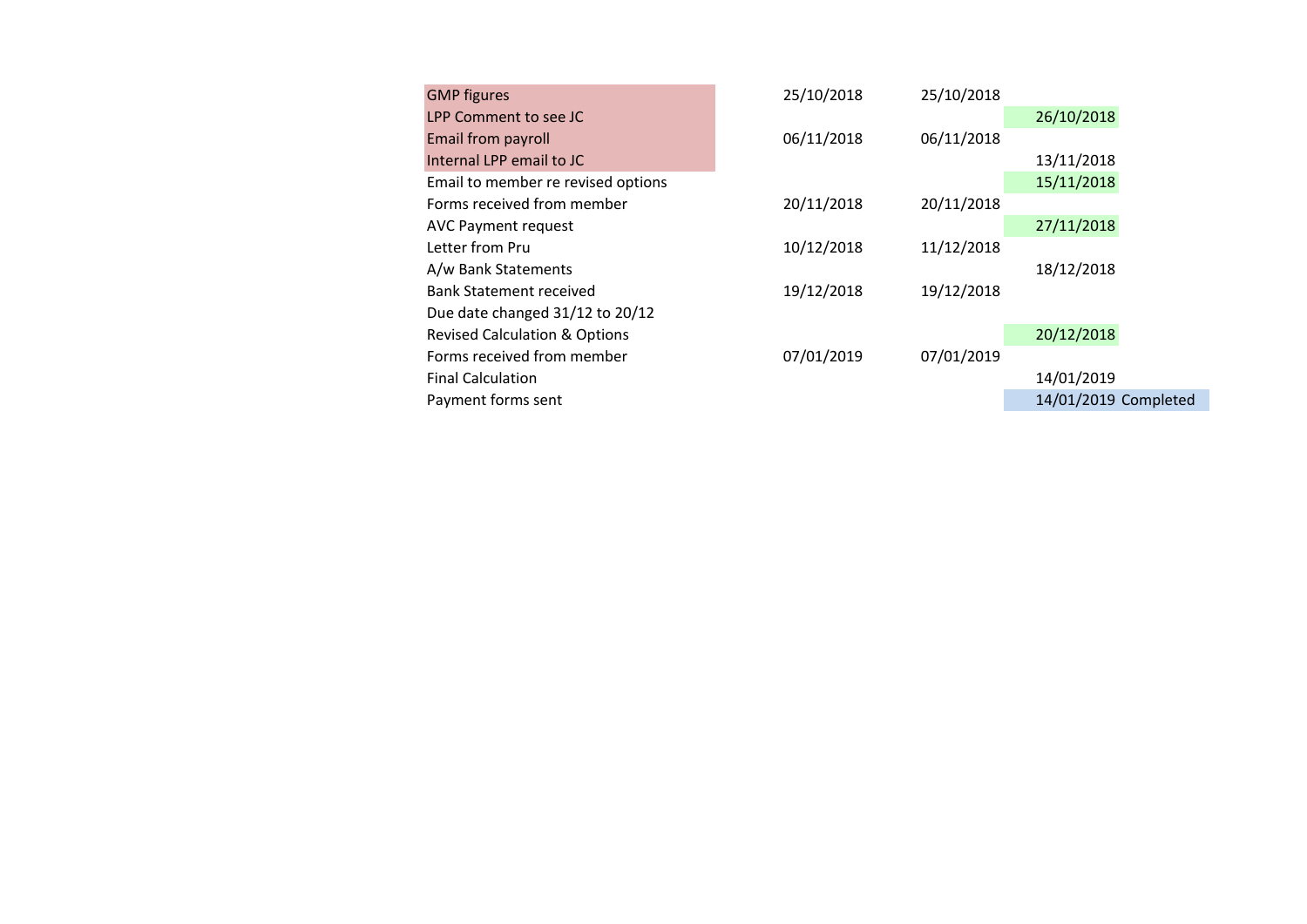## **Key: area of concern case put on hold case complete**

| <b>Case Reference</b> | <b>Case Type</b><br>2487947 Death - 3 working days | <b>Step</b><br>Notification received                                                                                 | <b>Date Received</b><br>10/10/2018 | Date Logged<br>10/10/2018 | <b>Date Actioned</b>     |  |
|-----------------------|----------------------------------------------------|----------------------------------------------------------------------------------------------------------------------|------------------------------------|---------------------------|--------------------------|--|
|                       | Died 06/09/2018                                    | Calculation and letter<br>Email to payroll                                                                           |                                    |                           | 15/10/2018               |  |
|                       |                                                    |                                                                                                                      |                                    |                           | 15/10/2018               |  |
|                       |                                                    | put to progress                                                                                                      | 09/11/2018                         |                           |                          |  |
|                       |                                                    | Chaser to payroll                                                                                                    |                                    |                           | 14/11/2018               |  |
|                       |                                                    | Letter from Solicitor                                                                                                | 22/11/2018                         | 22/11/2018                |                          |  |
|                       |                                                    | <b>Email from Payroll</b>                                                                                            | 23/11/2018                         | 23/11/2018                |                          |  |
|                       |                                                    | Letter to Solicitor                                                                                                  |                                    |                           | 27/11/2018               |  |
|                       |                                                    | Indemnity form received                                                                                              | 06/12/2018                         | 06/12/2018                |                          |  |
|                       |                                                    | Further letter to Solicitors                                                                                         |                                    |                           | 11/12/2018               |  |
|                       |                                                    | Indemnity form received                                                                                              | 03/01/2019                         | 07/01/2019                |                          |  |
|                       |                                                    | Payment made                                                                                                         |                                    |                           | 10/01/2019 Complete      |  |
|                       | 2499917 Death - 3 working days<br>Died 13/10/2018  | Notification received<br>Email to payroll<br>Letter to NOK<br>Death cert received<br>Letter re o/p<br>O/p received   | 13/11/2018<br>29/11/2018           | 13/11/2018<br>03/12/2018  | 13/11/2018<br>26/11/2018 |  |
|                       |                                                    |                                                                                                                      |                                    |                           | 06/12/2018               |  |
|                       |                                                    |                                                                                                                      | 11/01/2019                         | 11/01/2019                |                          |  |
|                       | 2509365 Death - 3 working days                     | Letter to NOK<br>Notification received                                                                               | 07/12/2018                         | 07/12/2018                | 11/01/2019 Complete      |  |
|                       | Died 06/12/2018                                    | Email to payroll<br>Letter to NOK<br>Death cert received<br>Letter to NOK<br>Indemnity form received<br>Payment made |                                    |                           | 07/12/2018               |  |
|                       |                                                    |                                                                                                                      |                                    |                           | 07/12/2018               |  |
|                       |                                                    |                                                                                                                      | 19/12/2018                         | 21/12/2018                |                          |  |
|                       |                                                    |                                                                                                                      |                                    |                           | 28/12/2018               |  |
|                       |                                                    |                                                                                                                      | 09/01/2019                         | 09/01/2019                |                          |  |
|                       |                                                    |                                                                                                                      |                                    |                           | 14/01/2019 Complete      |  |
|                       |                                                    |                                                                                                                      |                                    |                           |                          |  |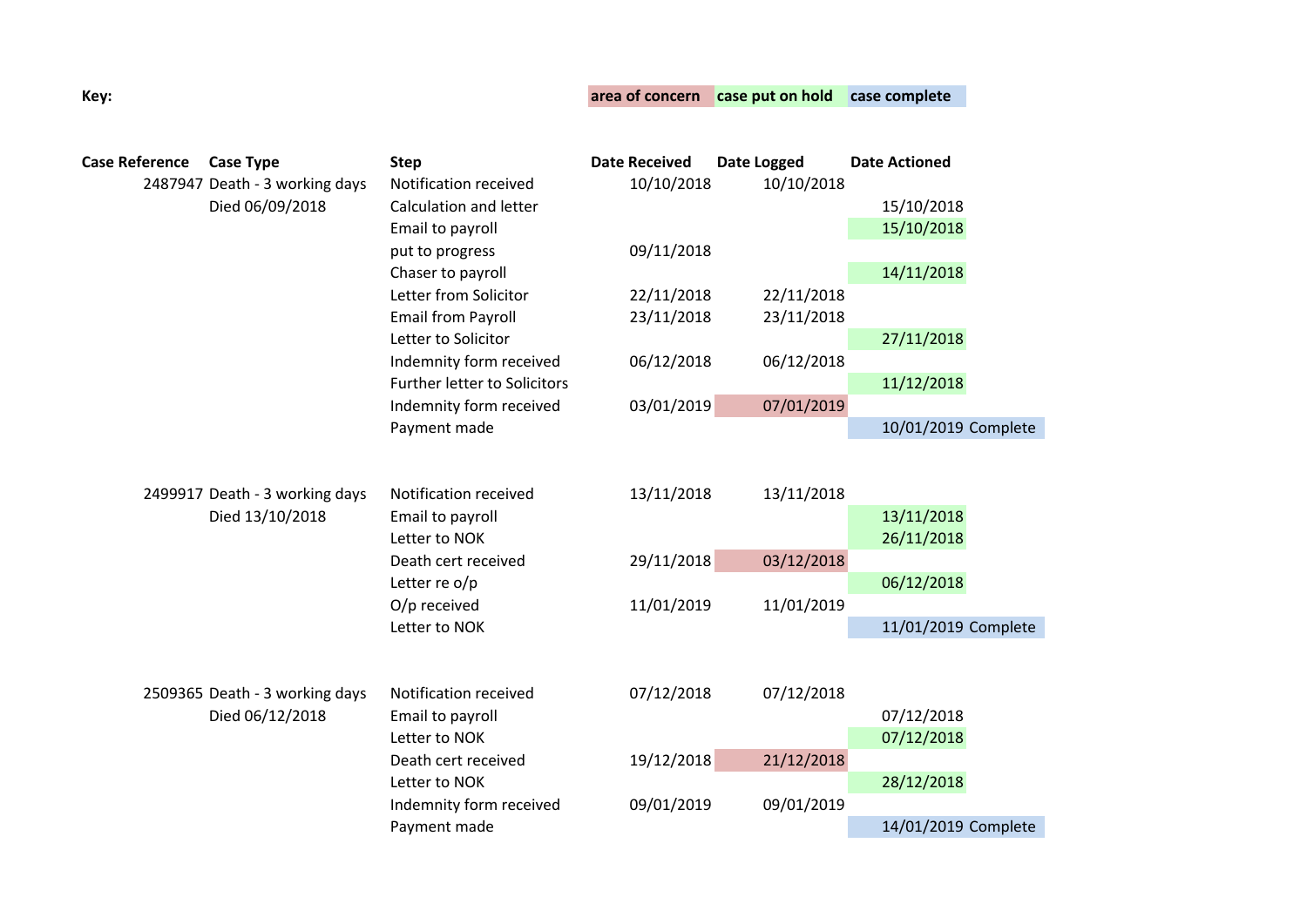| <b>Case Reference</b> |  | <b>Case Type</b><br>2519457 Employer estimate - 5 working days | <b>Step</b><br>Estimate spreadsheet received<br>Response sent | <b>Date Received</b><br>09/01/2019 | Date Logged<br>09/01/2019 | <b>Date Actioned</b> |
|-----------------------|--|----------------------------------------------------------------|---------------------------------------------------------------|------------------------------------|---------------------------|----------------------|
|                       |  |                                                                |                                                               |                                    |                           | 16/01/2019 Complete  |
|                       |  |                                                                |                                                               |                                    |                           |                      |
|                       |  | 2508986 Employer estimate - 5 working days                     | Request from HR                                               | 05/12/2018                         | 06/12/2018                |                      |
|                       |  |                                                                | Email to HR - incorrect format                                |                                    |                           | 13/12/2018           |
|                       |  |                                                                | Email from HR                                                 |                                    | 17/12/2018                |                      |
|                       |  |                                                                | A/w completed spreadsheet                                     |                                    |                           | 19/12/2018           |
|                       |  |                                                                | Response received                                             |                                    | 02/01/2019<br>11/01/2019  |                      |
|                       |  |                                                                | Email to HR - no tier provided                                |                                    |                           | 09/01/2019           |
|                       |  |                                                                | Response received                                             |                                    |                           |                      |
|                       |  |                                                                | Email query to HR                                             |                                    |                           | 18/01/2019           |
|                       |  |                                                                | Response received                                             | 21/01/2019                         | 21/01/2019                |                      |
|                       |  |                                                                | Calculation                                                   |                                    |                           | 28/01/2019           |
|                       |  |                                                                | Est to HR                                                     |                                    |                           | 28/01/2019 Complete  |
|                       |  | 2514657 Employer estimate - 5 working days                     | Request from HR                                               | 20/12/2018                         | 20/12/2018                |                      |
|                       |  |                                                                | Calculation run                                               |                                    |                           | 02/01/2019           |
|                       |  |                                                                | Response sent                                                 |                                    |                           | 02/01/2019 Complete  |